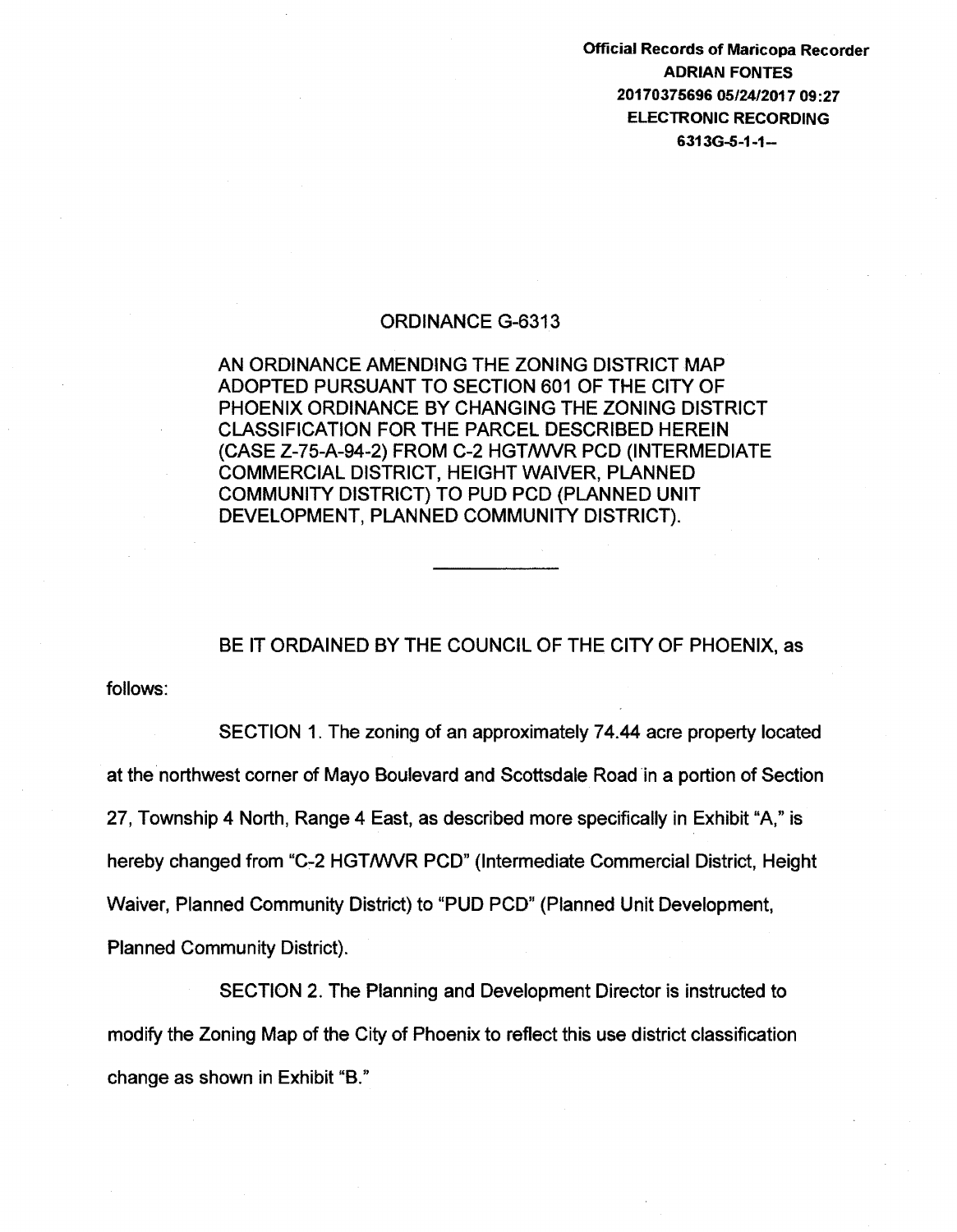SECTION 3. Due to the site's specific physical conditions and the use

district applied for by the applicant, this rezoning is subject to the following stipulations,

violation of which shall be treated in the same manner as a violation of the City of

Phoenix Zoning Ordinance:

- 1. An updated Development Narrative for the Suite B-09 PUD reflecting the changes approved through this request shall be submitted to the Planning and Development Department within 30 days of City Council approval of this request. The updated Development Narrative shall be consistent with Development Narrative date stamped January 19, 2017.
- 2. The property owner shall record a Notice to Prospective Purchasers of Proximity to Airport in order to disclose the existence and operational characteristics of the Scottsdale Airport (SOL) to future owners or tenants of the property. The form and content of such documents shall be according to the templates and instructions provided which have been reviewed and approved by the City Attorney.

SECTION 4. If any section, subsection, sentence, clause, phrase or

portion of this ordinance is for any reason held to be invalid or unconstitutional by the

decision of any court of competent jurisdiction, such decision shall not affect the validity

of the remaining portions hereof.

PASSED by the Council of the City of Phoenix this 10th day of May, 2017.

**MAYOR** 

ATTEST:

City Clerk

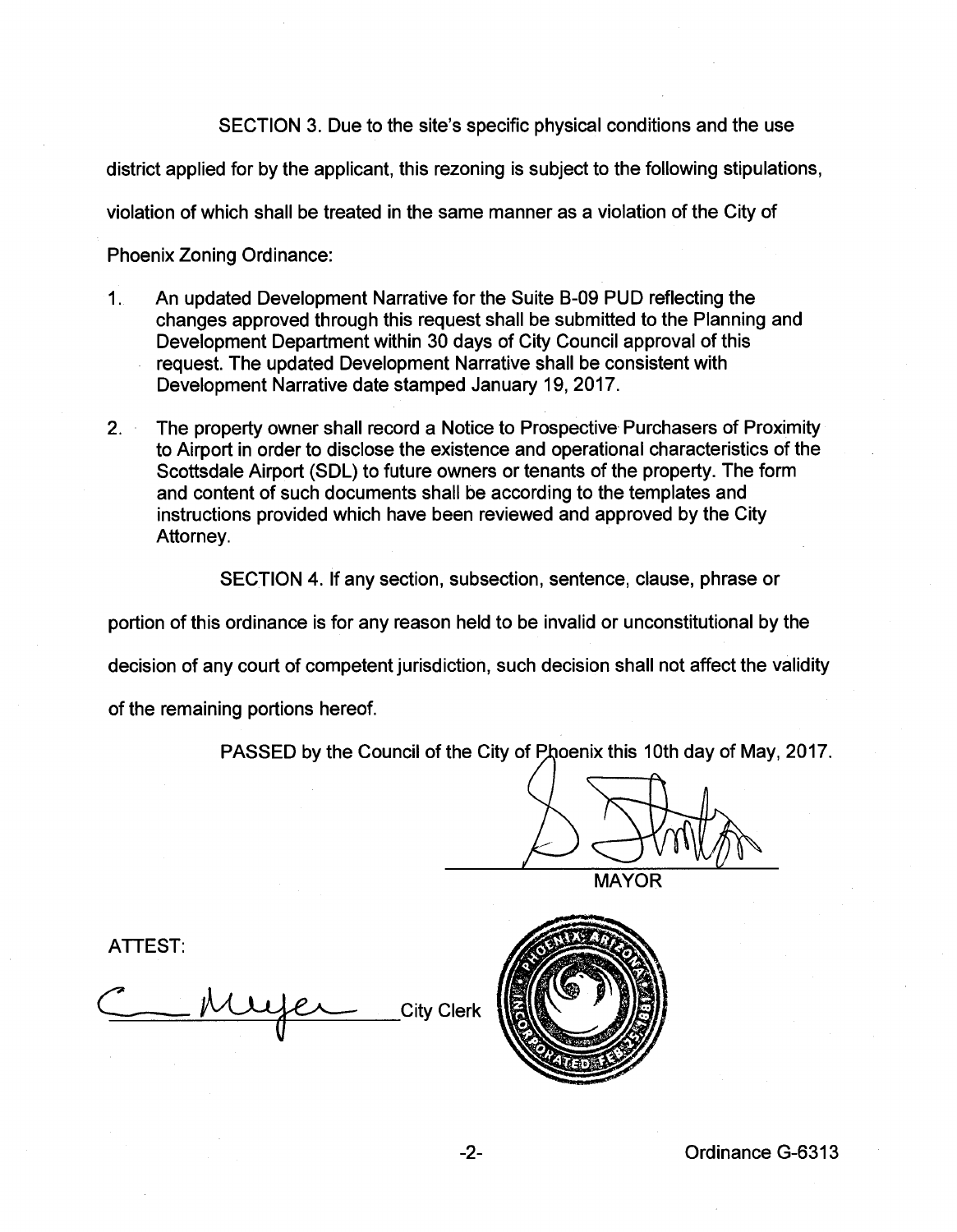APPROVED AS TO FORM: Acting City Attorney pm

REVIEWED BY:

**City Manager** 

PL:tmi:LF17 ·2726: ltem#143:05/1 0/17: 1302882v1

Exhibits: A- Legal Description (1 Pages) B- Ordinance Location Map (1 Page)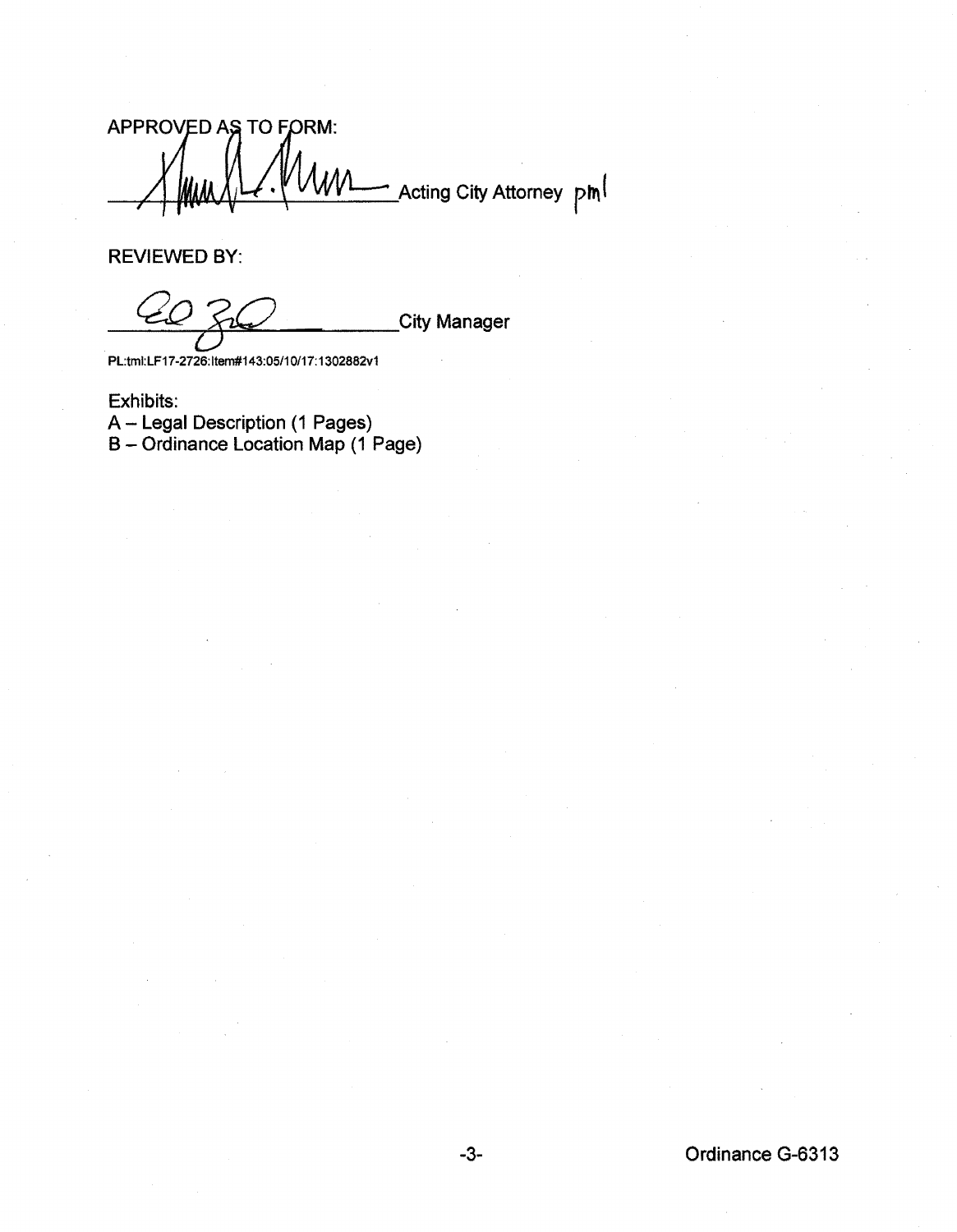## EXHIBIT A

## LEGAL DESCRIPTION FOR Z-75-A-94-2

TRACT 2.03 OF STATE PLAT NO. 34, PARADISE RIDGE, according to the plat of record in the office of the County Recorder of Maricopa County, Arizona, in Book 416 of Maps, page 12 and Affidavit recorded November 12, 1996 in Document No. 96- 0797420, records of Maricopa County, Arizona, said Tract situated in Section 27, Township 4 North, Range 4 East of the Gila and Salt River Base and Meridian, Maricopa County, Arizona.